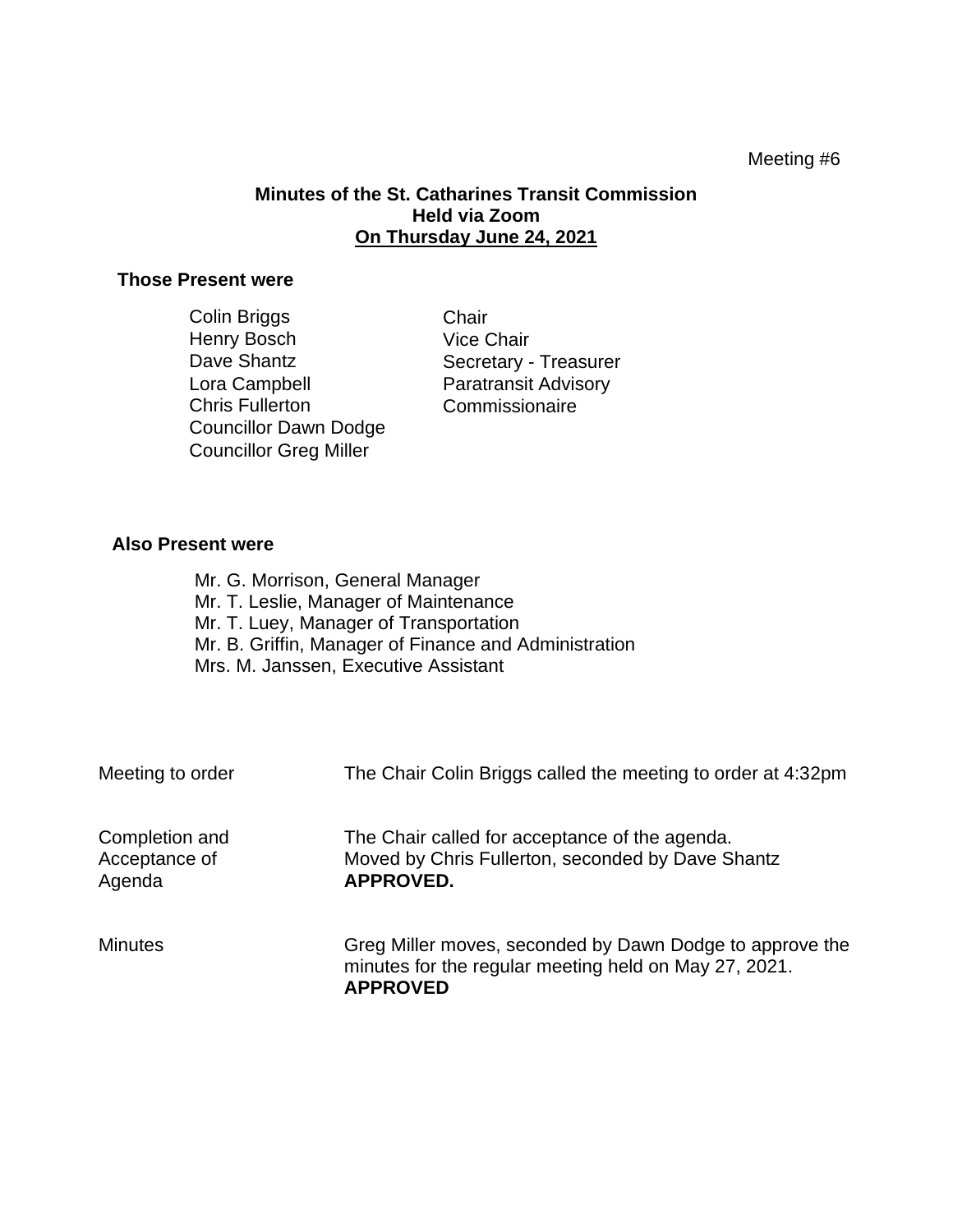| <b>Audited Statements</b>               | Chris Fullerton moves, seconded by Dave Shantz. The 2020<br>Draft Audited Financial Statements for the St. Catharines<br>Transit Commission be approved as submitted. ALL IN<br><b>FAVOUR. CARRIED</b>                                                                                                                                                               |
|-----------------------------------------|----------------------------------------------------------------------------------------------------------------------------------------------------------------------------------------------------------------------------------------------------------------------------------------------------------------------------------------------------------------------|
| <b>Financials Results</b><br>April 2020 | Chris Fullerton moves, seconded Greg Miller.<br>The Summary of Operating Accounts for the month of<br>April \$570,851.56, be approved. ALL IN FAVOUR. CARRIED                                                                                                                                                                                                        |
| <b>Operations Report</b>                | Dawn Dodge moves, seconded by Greg Miler. For the staff<br>report to be received. ALL IN FAVOUR. CARRIED.                                                                                                                                                                                                                                                            |
| <b>Evening Service</b>                  | Chris Fullerton moves, seconded by Greg Miller. That the<br>Commission receive the report and provide feedback to staff to<br>assist with the development of the 2022 Operating Budget.<br>Motion made by the commission the make a 3-year plan for<br>area with no service after 6:00pm, and to provided 30 min<br>service across the board. ALL IN FAVOUR, CARRIED |
| Route 314/414                           | Henry Bosch Moves, Seconded by Lora Campbell. That the<br>Commission receive the report and provide feedback to staff to<br>assist with the development of the 2022 Operating Budget.<br>Commission decided to move forward with option 2. ALL IN<br>FAVOUR. CARRIED.                                                                                                |
| Ice Dogs                                | Lora Campbell moves, seconded by Dave Shantz. The<br>Commission to approve free game day transportation for the<br>IceDogs fans beginning 3 hours prior to puck drop in exchange<br>for \$10,000 worth of advertising. Commission would like Staff<br>to look into more opportunities E.g. Performing Arts Etc. ALL<br>IN FAVOUR. CARRIED                            |
| <b>Electric Buses</b>                   | Henry Bosch moves, seconded by Greg Miller. That the<br>Commission approve \$40,000 battery Electric Bus Feasibility<br>Study. ALL IN FAVOUR. CARRIED                                                                                                                                                                                                                |